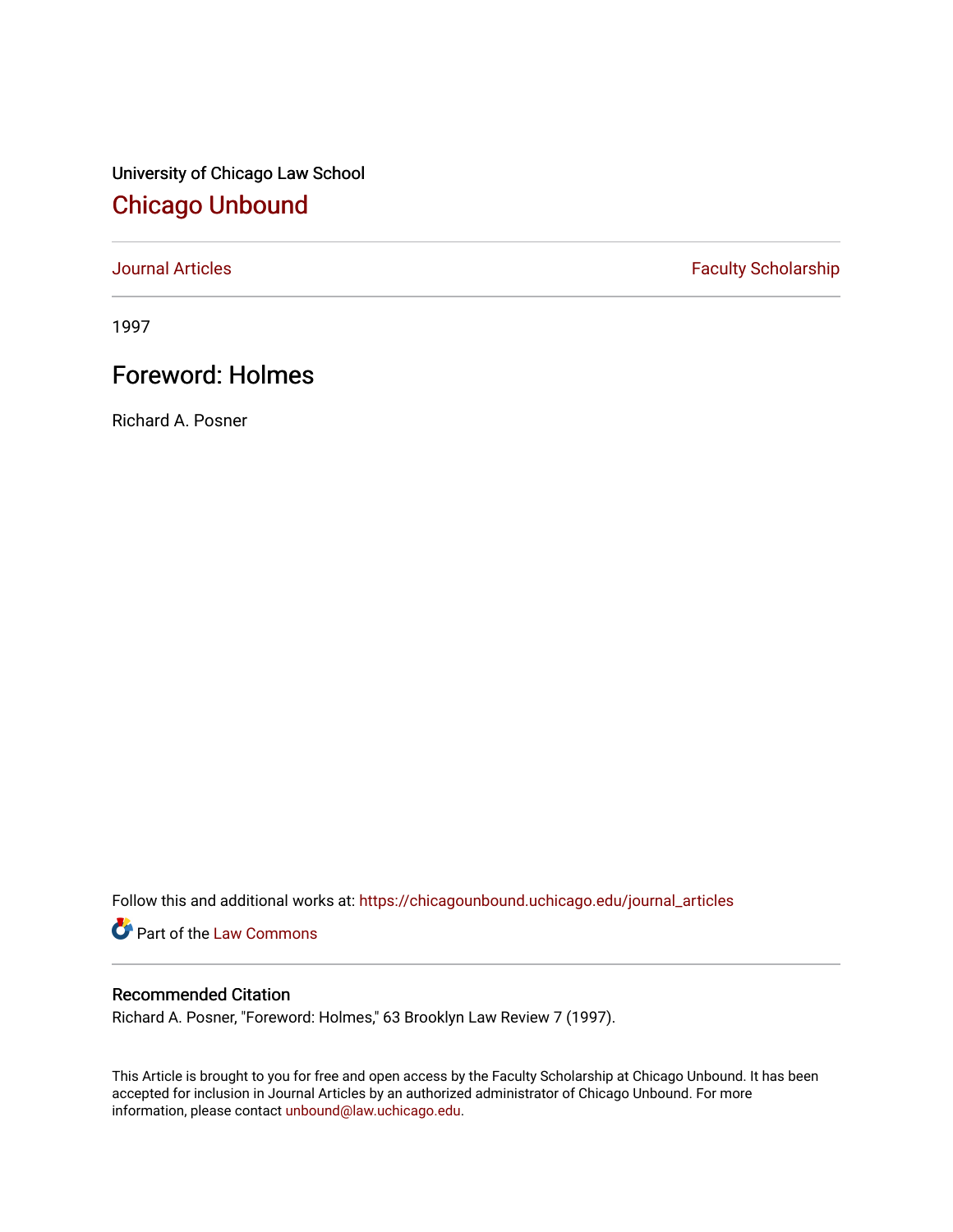### FOREWORD: **HOLMES'**

### *Richard A Posner'*

A century and a half after his birth and two-thirds of a century after his retirement, Holmes remains the towering figure of American law. I think it is reasonably easy to explain why he towers so and also why there is unprecedented scholarly interest, illustrated **by** this conference, in him. But those are two *easy* questions about Holmes. The difficult questions are three, and they are interpretive, causal, and evaluative, respectively. The first is, what exactly does Holmes "stand for"-what is the meaning of his career, what is the structure, unity, or development of his thought? The second question is, why did he hold the views he did? And third, now that we have a fairly long perspective from which to appraise him, how should we rate him-as the greatest judge and legal scholar in our history or as something less, even as something bad? **I** shall offer tentative answers to all five questions in the hope of providing a framework in which to evaluate the subsequent presentations at the conference. **My** answers **will** be brief and dogmatic, rather than elaborately reasoned and substantiated. They are intended merely to stimulate thought.

Part of the reason that Holmes remains the towering figure of American law is that he was literally a towering figure-a tall and striking man with a famous name and a heroic war record. But this is only a small part. I mean no disrespect to Byron White to point out that White is another brilliant lawyer who was a Supreme Court Justice and who has a heroic war record and is tall and striking. And if he does not have a famous family name he has something better in our

**<sup>©1997</sup>** Richard *A.* Posner. **All** Rights Reserved.

Chief Judge, **U.S.** Court of Appeals for the Seventh Circuit, and senior lecturer, University of Chicago Law School This is the lightly revised text of my keynote address to the conference on *"The Path of the Law* **100** Years Later. Holmes's Influence on Modem Jurisprudence," held at Brooklyn Law School on November **15, 1996. I** thank the participants at the conference, and Martha Nussbaum, **for** their helpful comments.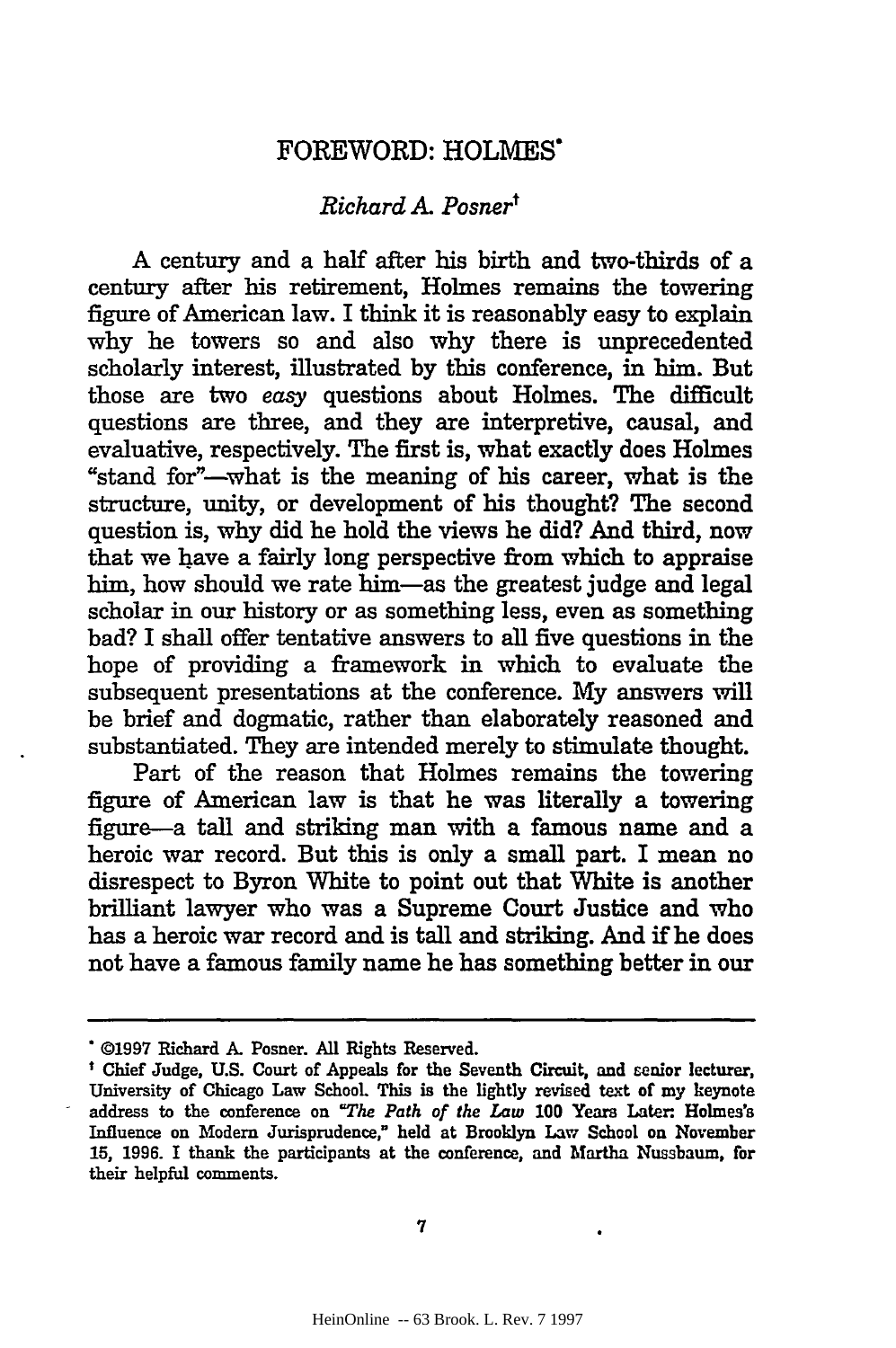times-athletic distinction. But he will never tower as Holmes towers. The difference **lies** in professional accomplishment. Although White was a competent judge and before that a competent practitioner and distinguished Deputy Attorney General, Holmes wrote the most important book in the history of American legal scholarship, *The Common Law,* and one of the most important articles, *The Path of the Law.'* He wrote a number of other influential articles as well. He topped off these academic achievements **by** becoming one of the most influential Supreme Court Justices in history, who left a profound imprint on the law of free speech, habeas corpus, federalism, substantive due process, and on the concept of judicial self-restraint. He wrote the most famous dissents in the history of the American judiciary; and he was the best *writer* that American law has produced, with a gift for the memorable epigram. He was also immensely prolific. I believe (without being certain) that he wrote more opinions than any other **U.S.** Supreme Court Justice, even though he was over sixty when appointed to the Court; and when you add the opinions he wrote for the Supreme Judicial Court of Massachusetts he probably wrote more published opinions than any judge in United States history--not to mention more than ten thousand letters, most of publishable quality. Apart from their rhetorical brilliance, his opinions are shot through with philosophical and even economic insights. His influence and achievement surpass that of any other figure in the history of American law, and would be hardly less noteworthy or noted, at least within the academic and legal professions, had he lacked those features of personal history that he shares with Justice White.

That there should be considerable scholarly interest in a figure of such importance to the law is natural. But the recent surge in that interest is, I believe, largely a result of developments internal to academic law, and to social thought more generally, having little to do with Holmes per se. One development is the greater theoretical emphasis of modern academic law, which deflects the interest of many academic lawyers from commentary on current legal problems to history, biography, ideology, politics, judicial behavior, the relations of

**<sup>1</sup>**Oliver Wendell Holmes, *The Path of the Law,* **10** HARV. L. REV. **457 (1897).**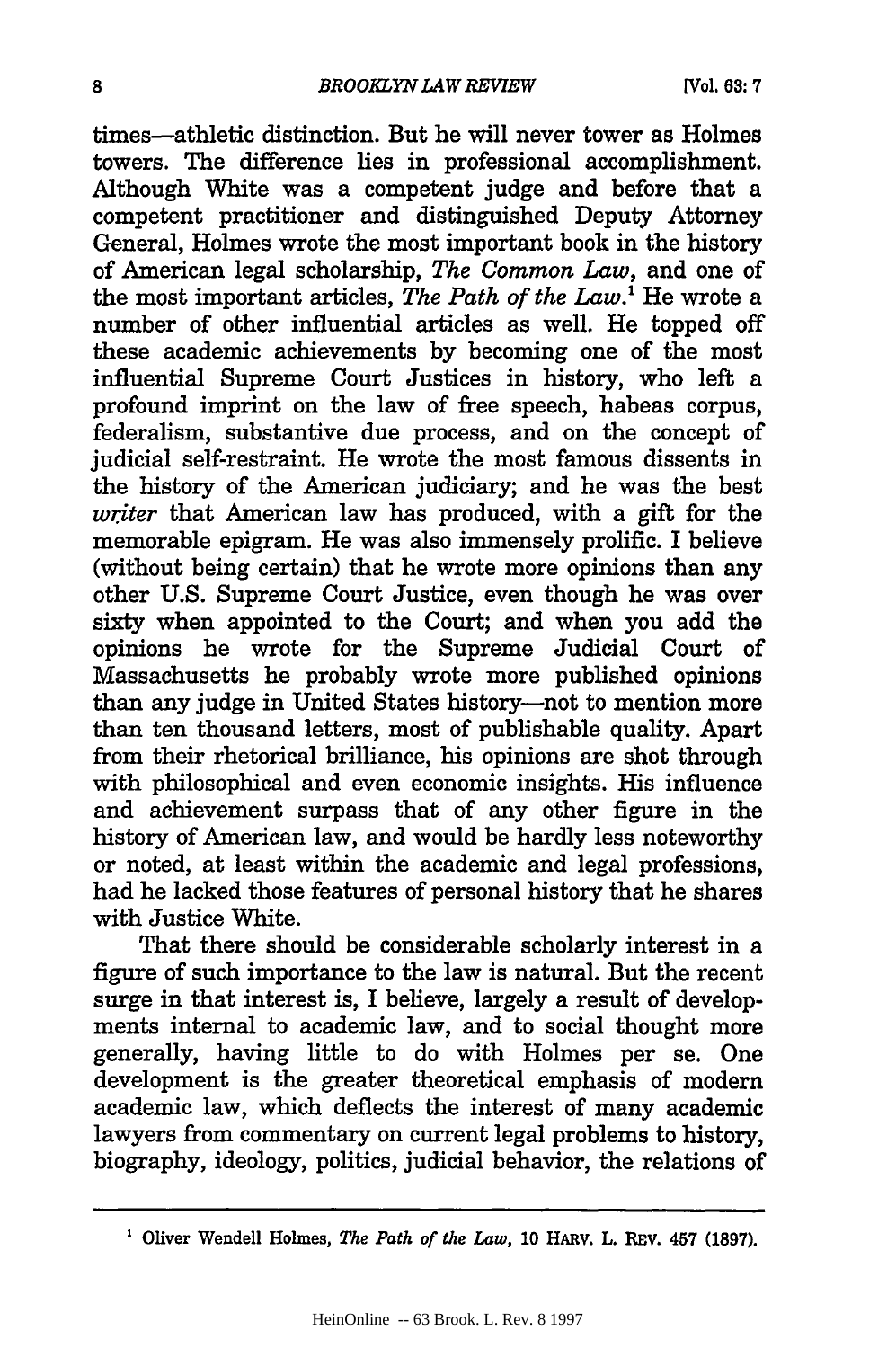law to other fields, and jurisprudence—all areas to which the study of Holmes might contribute. Another development, possibly a belated effect of the Freudian revolution in psychology (explicitly so, in the case of Morton Horwitz's recent irresponsible speculations about the psychological foundations of *The Path of the Law*),<sup>2</sup> is the American public's avidity for the revelatory biography, an avidity increasingly shared by the legal profession, including its academic branch. We want to know what made Holmes tick; we hope it might be something to do with sex, and the publication of his letters to Clare Castletown quickened that hope. Sheldon Novick's recent, essentially baseless conjecture that Holmes had a homosexual relationship with Henry James in **1865** represents the *reductio ad absurdum* of this approach.'

I move now to the more difficult questions, which I called interpretive, causal, and evaluative. Given Holmes's enormous written output, which amounts to tens of thousands of pages of essays, opinions, and letters, it might seem that only patient diligence is required in order to determine his stance on every issue in jurisprudence and politics, and whether it was consistent over his long lifetime, and what therefore might be described as his dominant bent or bents, his "mentality." Despite Horwitz's argument to the contrary, there is (and here I draw on the authority of Professor Thomas **C.** Grey, whom I consider the foremost student of Holmes's thought) very little evidence that Holmes changed his basic outlook over his long life;<sup>4</sup> there is not an early Holmes and a late Holmes in the way there is an early and a late Wittgenstein or even an early and a late Harry Blackmun and George Kennan, let alone the dizzy gyrations that one encounters in the thought of Bertrand Russell. And yet there is unending debate over whether Holmes is better described as a formalist or a realist, a pragmatist or a logical positivist, a liberal or a reactionary, a Puritan or a Social Darwinist.

<sup>&</sup>lt;sup>2</sup> MORTON HORWITZ, THE TRANSFORMATION OF AMERICAN LAW, 1870-1960: THE **CRISIS OF LEGAL ORTHODOXY 142 n.\* (1992)** (discussed in my book **OVERCOMING LAW 280-83 (1995)).**

*<sup>3</sup> See* **SHELDON M. NovicK, HENRY JAMES: THE YOUNG MASTER 110 (1996).**

*<sup>&#</sup>x27; See, e.g.,* Thomas **C.** Grey, *Molecular Motions: The Holmesion Judge in Theory and Practice,* **37 WM. & MARY L. REV. 19 (1995).**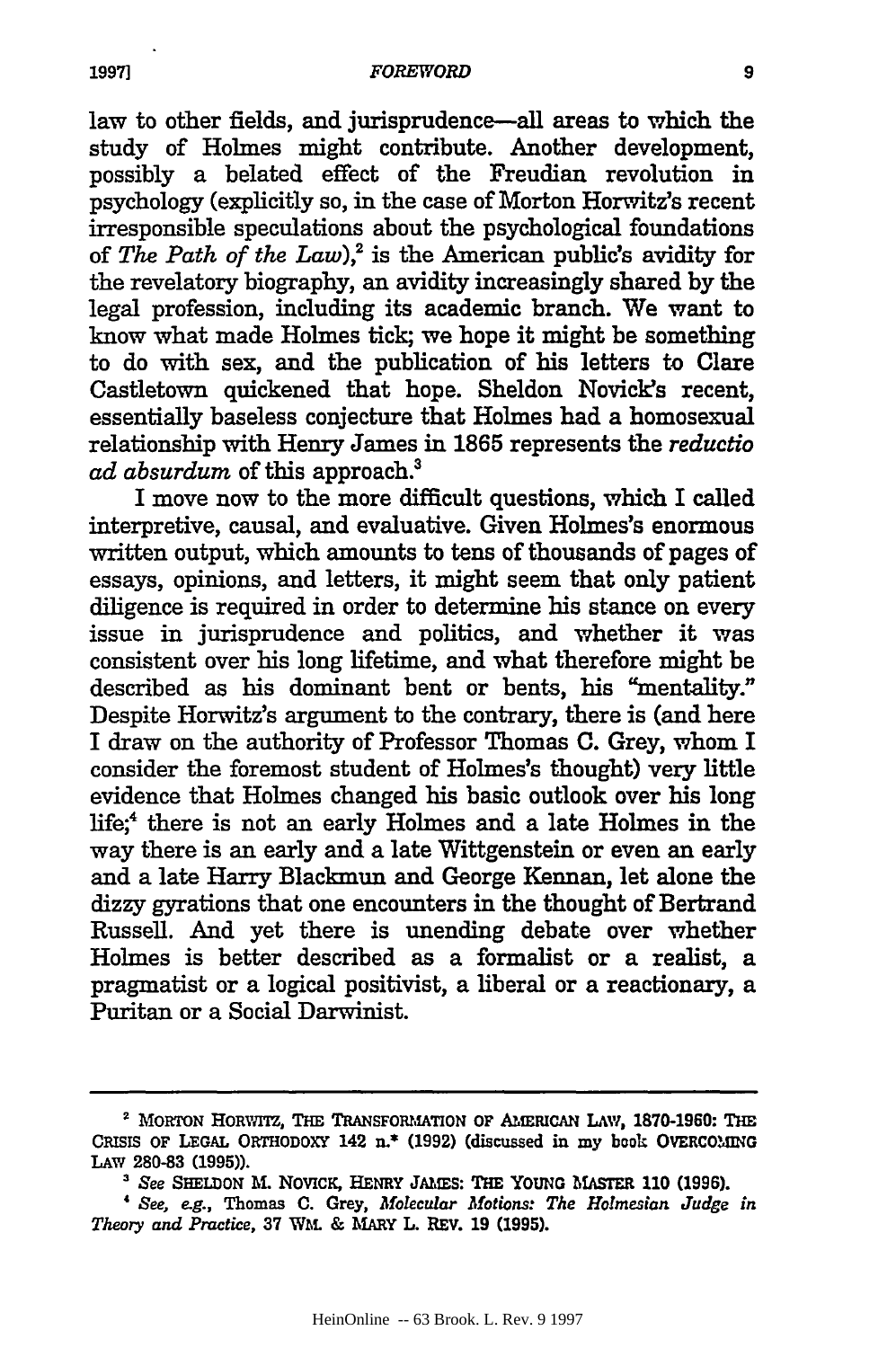I do not think the debate can be resolved (and only partly because of the vague contours of some of these terms); therefore I think it is futile. The debate presupposes that the average person, and even more clearly the exceptional person, is synchronically although not necessarily diachronically consistent-that he or she is a unity at every point in time and indeed over substantial intervals, but not necessarily over the life span. A person is allowed to have phases; normally just two-early and late-but occasionally three-early, middle, and late. He is also or instead allowed to develop in a more or less linear or at least continuous fashion. But he is not permitted to hold contrary views at the same time or otherwise than in accordance with phases or a line of development. This is a psychologically unrealistic model. A highly imaginative and intellectual person, such as Holmes, is apt to resemble Leopold Bloom in Joyce's *Ulysses* in having a mind that is a buzzing hive of thoughts shooting off in different directions. If his career involves writing, he will endeavor to make a consistent selection from the hive. But suppose that for one reason or another he writes down almost everything that floats through his mind. Then an attempt to reconstruct his "thought," his stance or "take," will just reproduce the hive. This is almost the situation in which Holmes found himself. As a judge, he had to write up his thoughts on a vast number of cases whether or not the particular case fit some program of exposition that he might have devised. He had to *react* to each case as it came along, and because he was an impatient worker, the firstlings of his thought were pretty much the firstlings of his writing hand, if I may be permitted to garble *Macbeth.* Meanwhile he had to, or more precisely wanted to, answer the numerous letters that he received from his pen pals. He did not make copies of the letters, and may not have expected them to be retained, let alone published, but they have been published (more precisely, they are being published-only a small fraction have been published as yet); and the dignity of print makes them specimens of his thought level with his opinions. The opinions are more polished; often a thought first appears in a letter, and later in more polished and pithy form in an opinion or article. Holmes wrote one book and a number of articles, and these (the book especially) were probably his most deliberate compositions. But he also gave a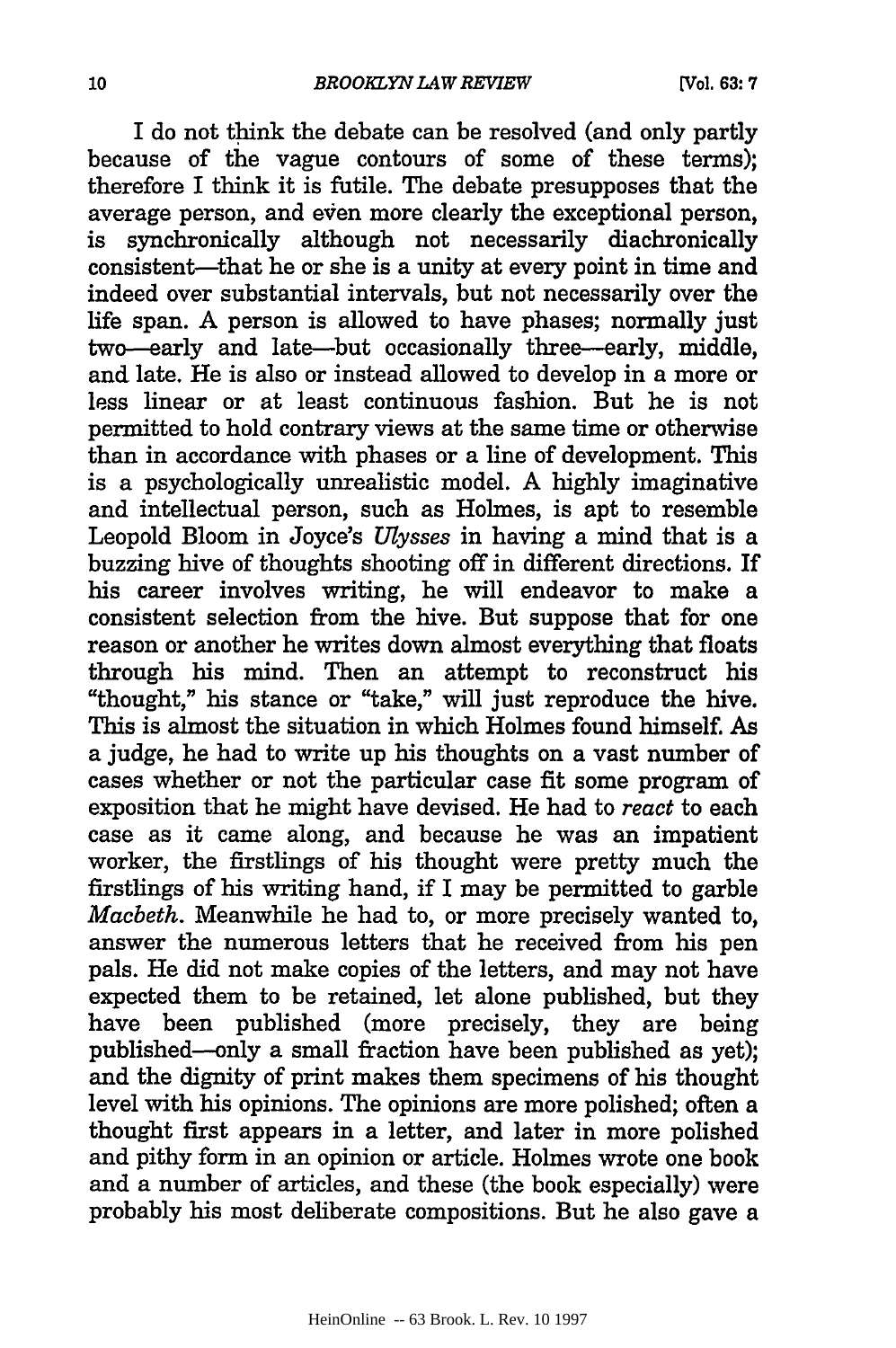number of after dinner and ceremonial speeches—rightly called "occasional" because the occasion shapes both form and substance. One is constrained, in speaking at a memorial service, an honorary-degree ceremony, or a gathering of veterans, in what one says, as well as how and how long one says it.

The book, the articles, and the "occasional" speeches round out, together with some better or worse substantiated anecdotes, the diverse, the enormous, and naturally, the inconsistent corpus of Holmes's thought. How could one expect consistency in such a vast miscellany, much of it consisting of hasty thoughts elicited **by highly** specific occasions, whether judicial, epistolary, or declamatory?

The principal inconsistencies are between rather than within genres. As Professor Grey has shown, the Holmes of the opinions is more formalistic and positivistic, especially in contract cases and in matters of interpretation and stare decisis, than the Holmes of the book and the articles (notably *The Path of the Law),* though there are a number of exceptions-dissents generally, such as *Abrams v. United States5* and especially *Olmstead v. United States,'* but also the "three generations of imbeciles" opinion *(Buck v. Bell),'* the attractive nuisance opinion *(United Zinc & Chemical Co. v. Britt),8* and a number of other majority opinions as well. The "liberal" Holmes that so entranced the New Deal generation is found mainly in the opinions, where his private views are usually masked (again, *Buck v. Bell* is a conspicuous exception). The letters and early speeches are where we find the "reactionary" Holmes-the militarist, the my-country-rightor-wrong nationalist, the Social Darwinist, the eugenicist, the Republican who votes for Warren Harding, the admirer of the robber barons, the laissez faire economist who thinks the Sherman Act, in his word, a "humbug." The letters and articles are the principal site of the philosophical Holmes, but no consistent philosophy is discernable-his philosophical writings (jottings or fragments would be a more accurate description)

**<sup>250</sup> U.S. 616, 624 (1919) (Holmes, J., dissenting).**

<sup>6</sup>**277 U.S. 438, 469 (1928) (Holmes, J., dissenting).**

**<sup>274</sup> U.S. 200, 205 (1927).** <sup>s</sup>**258 U.S. 268, 274 (1922).**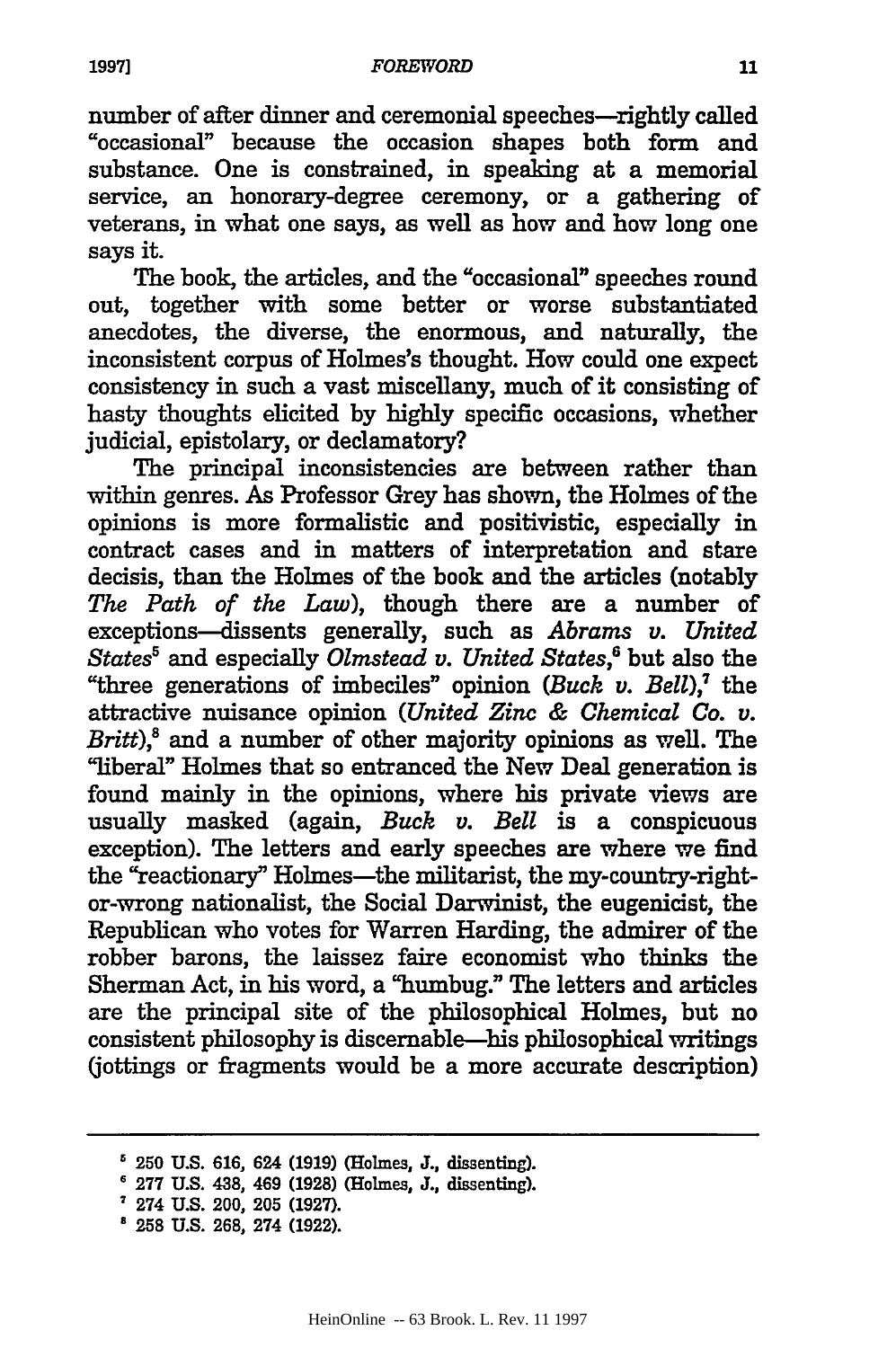are a fog through which now a Nietzschean lightning flash, now a Peircian, now a Wittgensteinian, now a Sartrean, now a Calvinist, now a Pyrrhonian can be glimpsed. We get occasional glimpses of the philosophical Holmes in the opinions as well, as in the paraphrase of Peirce in the *Abrams* dissent.9

Two things that mislead readers of Holmes are, first, the difference in writing styles between his generation and ours and, second, the tendency of a gifted writer to overstate. To the modern ear, the prose of the nineteenth century often sounds at once militant, brusque, and flowery, inviting misleading psychological inferences. I think Holmes's biographers, in reading his letters to Lady Castletown, mistake passionate style for sexual content. As for the tendency to overstate, I sense that Holmes was sometimes carried away by the sheer pleasure of writing arresting, even shocking, aphoristic prose: he could not resist a line like "Three generations of imbeciles are enough."'0 He did not always pause to think whether such formulas exactly (let alone tactfully) expressed what he meant. He was a self-indulgent writer-for which those of us who have an aesthetic outlook are grateful.

I turn now to the causal question. Why did Holmes hold the views he did? Anterior to that question is a selection from among those views of the ones that the questioner considers most significant, most interesting, or most tenaciously held, which are likely to include Holmes's Social Darwinism, his scientism (and atheism), his legal positivism, and his legal realism. The most popular explanation for this cluster is Holmes's war service-three years as an infantry officer in America's bloodiest war, three serious wounds (two that were life-threatening), followed by a decision not to re-enlist. Although Holmes was very young, and most young people are very resilient, and life was harder and early death more common in the nineteenth century than it is today, it is certainly plausible that the experience he went through left a deep mark on his thought and character. But this is no more than plausible. As with many historical and biographical counterfactuals, it is impossible to confirm. Holmes's mature views were common enough among persons who avoided

Abrams v. United States, **250 U.S. 616,** 624 **(1919)** (Holmes, **J.,** dissenting). *1o Bell,* 274 U.S. at 207.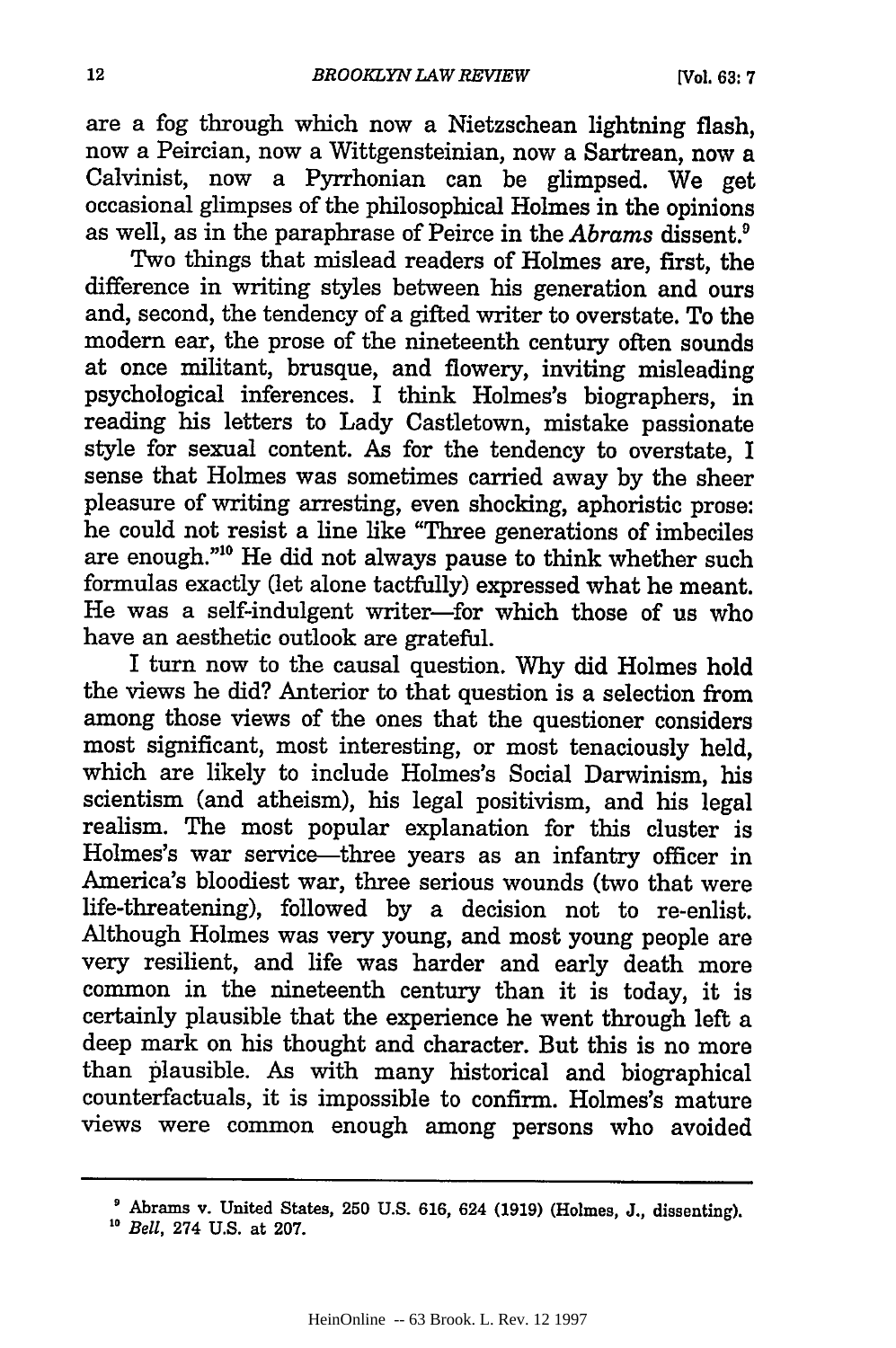military service in the Civil War (often **by** hiring substitutes to fight in their stead). Civilians who get into positions where they can order out the troops are often notably bellicose, as we learned during the Vietnam War, and ex-soldiers are often pacific-which Holmes was not.

The second most popular explanation for Holmes's mature view is his character (which may, of course, have been influenced **by** his wartime experiences). He is commonly said to have been cold, ambitious, rivalrous, possibly soured **by** the declining influence of the "aristocratic" caste to which he belonged (especially on his mother's side), preternaturally detached, "Olympian," Puritanical, possibly even sexless-so that his childlessness is deemed the result of deliberate choice or a concomitant of his character, rather than, as it probably was, the result of his wife's contracting rheumatic fever shortly after their marriage. Ambitious for distinction he was, and rivalrous with his father and his boyhood friends (such as William and Henry James), but for the other lineaments in the character portrait that I just sketched there is no evidence. The picture that emerges from those thousands of pages of writings, and from the recollections of people who knew Holmes personally-with a suitable discount applied to the disparaging comments **by** those rivalrous friends, notably William James-is quite different. This Holmes, especially in the letters and in the reports **by** people who knew him, is warm, humorous, playful, epicurean, cultured, slightly offcolor, tolerant, courteous, optimistic, curious, young in spirit, commonsensical, susceptible to flattery, witty, anecdotal, gallant, and kindly. Most of his letters date from his old age, yet the animating spirit of the letters is a joie de vivre inconsistent with the picture of the grim Civil War survivor and penny-pinching Yankee that some of Holmes's critics and biographers have tried to peddle.

Indeed, what is striking about Holmes the person is that there is no evidence of neurosis, war-induced or otherwise. He seems to have been a psychologically normal person of unusual physical health, intellectual ability, family circumstance, and luck (except possibly in the matter of children-about which he said he did not care that he was childless, but that may have been the fox without the tail talking). The effort at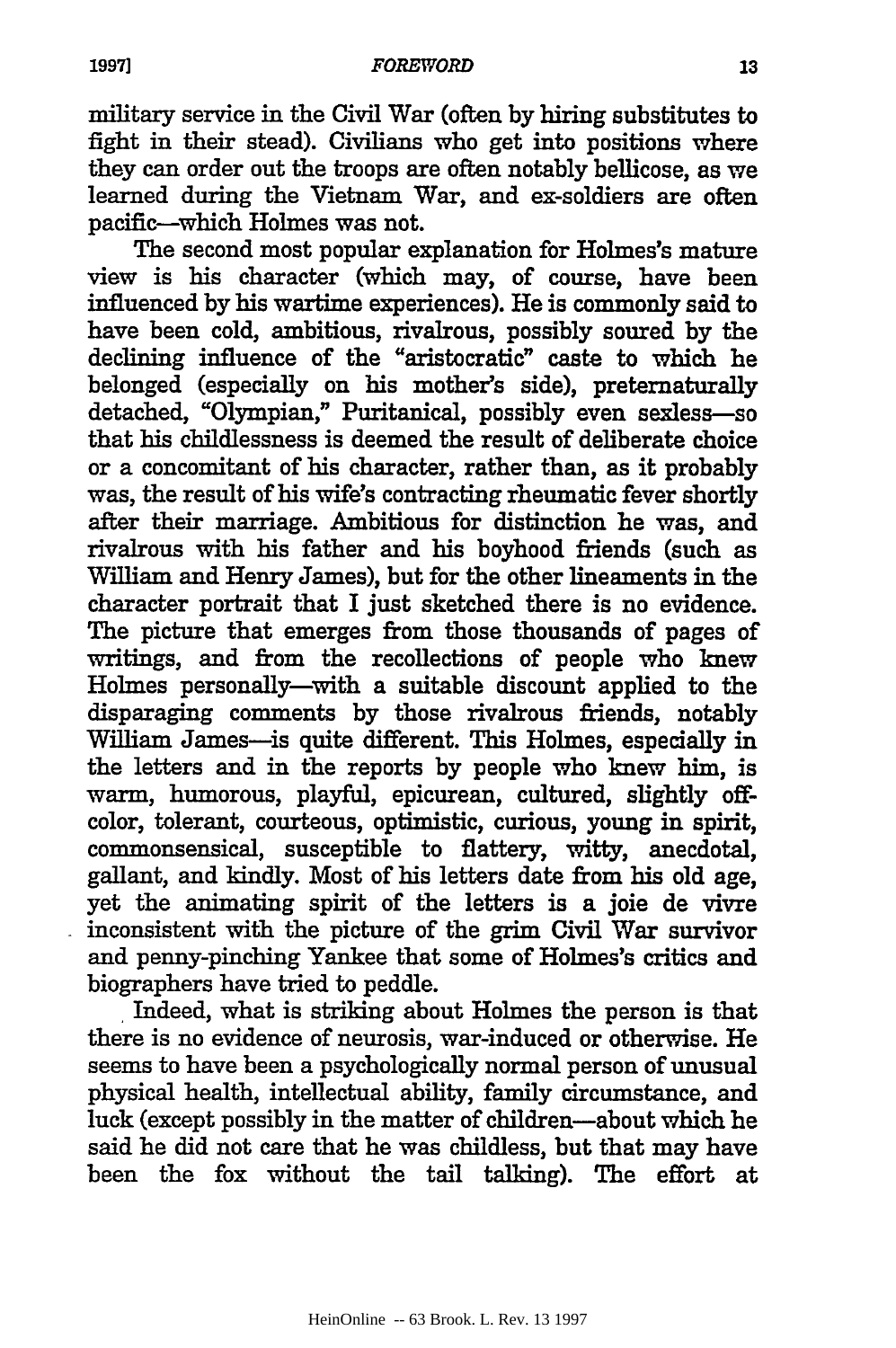psychobiography seems, in his case, bound to fail." I am struck by the naiveté of the psychological speculation about Holmes. The idea that people whose cast of mind is skeptical, Darwinian, and atheistic (I pass on the question of whether skepticism and atheism are actually consistent), rather than spiritual and redemptive, are personally bleak and cold, or the converse-that philosophies of uplift are characteristically produced or embraced **by** sweeties--does not correspond to my own experience of people.

And was Holmes's philosophy in fact bleak and cold? That is the conventional view, but I do not think it is right. His was, or at least he pretended it was, a no-nonsense scientific outlook, one that denied that the universe has a purpose or that we are the wards of a deity or that death is not oblivion. But the scientific outlook is not typically, or in Holmes's case, pessimistic; the roots of the cultural pessimism of a Henry Adams, or a Spengler, or, to use a contemporary legal example, a Bork, are not in science. The scientific outlook does not reject the possibility of awe, wonder, and thrilled anticipation. Geological, biological, technological, and social evolution, after all, mindless as these processes are (even, to a significant extent, the technological and the social), have produced many wonders; they will produce many more. Holmes in fact was an optimist, and while I resolved to make this a different kind of paper about Holmes **by** not larding it with quotations from my eminently quotable subject, I do want to give you one quotation, from the end of one of his after dinner speeches, that I think will cinch my point:

I think it not improbable that man, like the grub that prepares a chamber for the winged thing it never has seen but is to be-that man may have cosmic destinies that he does not understand. And **so** beyond the vision of battling races and an impoverished earth I catch a dreaming glimpse of peace.

The other day my dream was pictured to my mind. It was evening. I was walking homeward on Pennsylvania Avenue near the Treasury, and as I looked beyond Sherman's Statue to the west the sky was aflame with scarlet and crimson from the setting sun. But,

n **A** point made in Adam Hirsch's critical review of **G.** Edward White's biography of Holmes. *See* Adam **J.** Hirsch, *Searching Inside Justice Holmes,* **82 VA.** L. **REV. 385,** 400, 406 **(1996)** (reviewing **G. EDWARD WHITE, JUSTICE OLIVER WENDELL HOLMES: LAW AND THE INNER SELF (1993)).**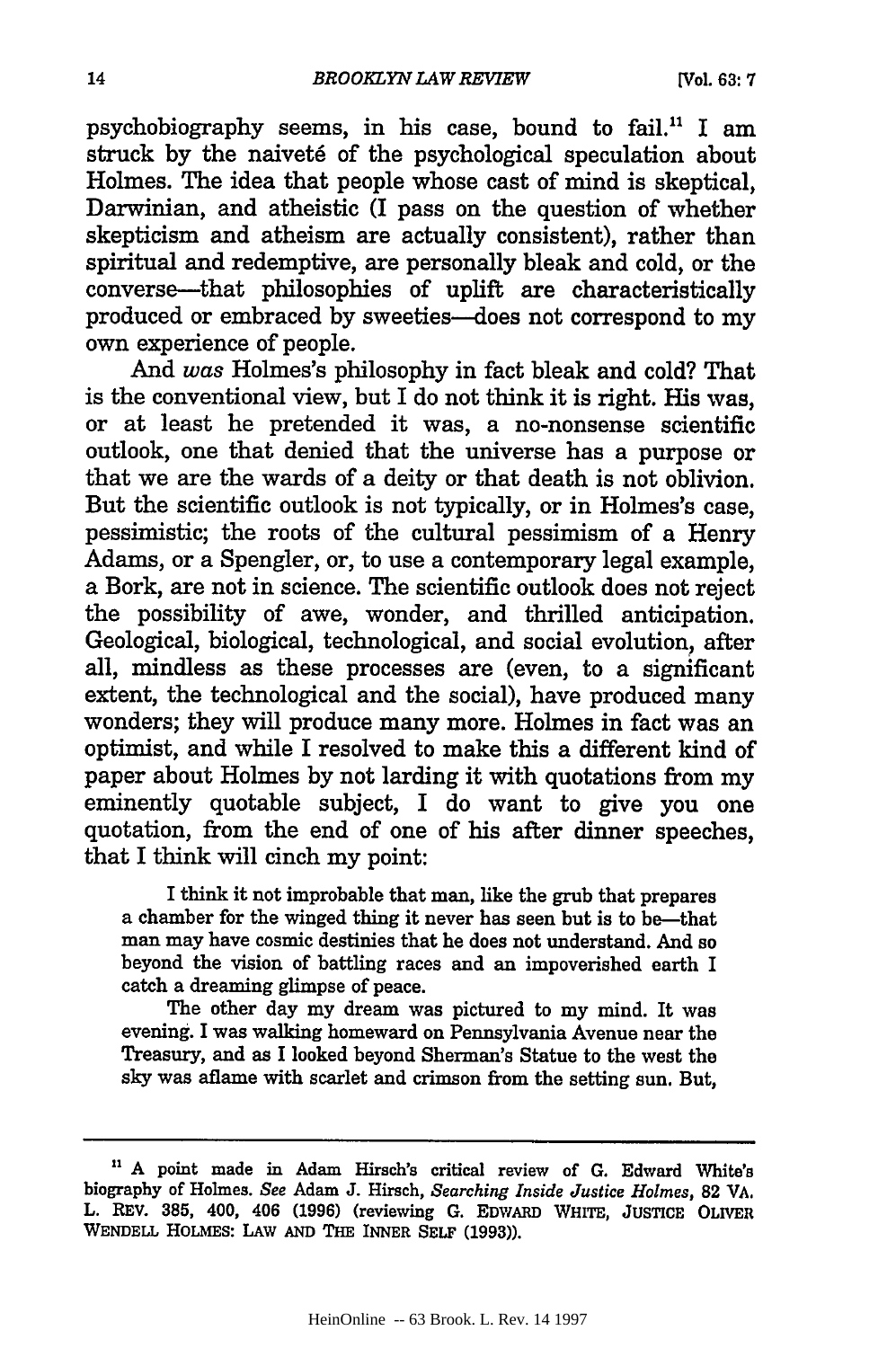#### *FOREWORD*

like the note of downfall in Wagner's opera, below the sky line there came from little globes the pallid discord of the electric lights. And I thought to myself that Götterdämmerung will end, and from those globes clustered like evil eggs will come the new masters of the **sky.** It is like the time in which we live. But then I remembered the faith that I partly have expressed, faith in a universe not measured **by** our fears, a universe that has thought and more than thought inside of it, and as I gazed, after the sunset and above the electric lights there shone the stars.'

That word "faith" is a clue to the fact that one can be a *warm* tough-talking atheist. I am put in mind, as I often am when reading Holmes, of Nietzsche's remark in *Thus Spoke* Zarathustra: "[m]an is a bridge and no end: proclaiming himself blessed in view of his noon and evening, as the way to new dawns.""3 Louis Menand, in an interesting recent article, stresses Holmes's sense of the pervading uncertainty of the world;<sup>14</sup> but for a person of optimistic bent, that uncertainty is a joy; it magnifies possibilities.

The most plausible, though strikingly uninteresting, explanation for Holmes's dominant or characteristic ideas is that from his father, a distinguished scientist as well as a poet, family friends such as Emerson (who influenced Nietzsche), the books Holmes read as a student at Harvard College, his English friends such as James Fitzjames Stephen, and the friends of his youth such as Peirce and William James, he picked up the exciting new ideas of the second half of the nineteenth century, many of which were also the exciting new ideas of the first half of the twentieth century, and he used them in the law. Holmes was not an original thinker. His philosophical significance-and I think he does have philosophical significance-comes from the memorable aphorisms in which he articulated and to some extent merged into interesting new combinations the ideas of his *Zeitgeist,* and from his ability to work some of those ideas into the law. I think he particularly

**<sup>&</sup>quot; Oliver Wendell Holmes,** *Law and the Court, in* **THE ESSENTIAL HOLMES: SELECTIONS FROM THE LETTERS, SPEECHES, JUDICIAL OPINIONS, AND OTHER WRITINGS OF OLIVER WENDELL HOLIES, JR. 145,** 148 (Richard **A.** Posner ed., **1992).**

<sup>&</sup>lt;sup>13</sup> FRIEDRICH NIETZSCHE, THUS SPOKE ZARATHUSTRA: A BOOK FOR ALL AND **NONE 198 (Walter Kaufmann trans., 1966).**

**<sup>&</sup>quot;' Louis Menand,** *Bet-tabilitarianism: The Principles (Sort o) of Oliver Wendell Holmes,* **THE NEW REPUBLIC, Nov. 11, 1996, at 47.**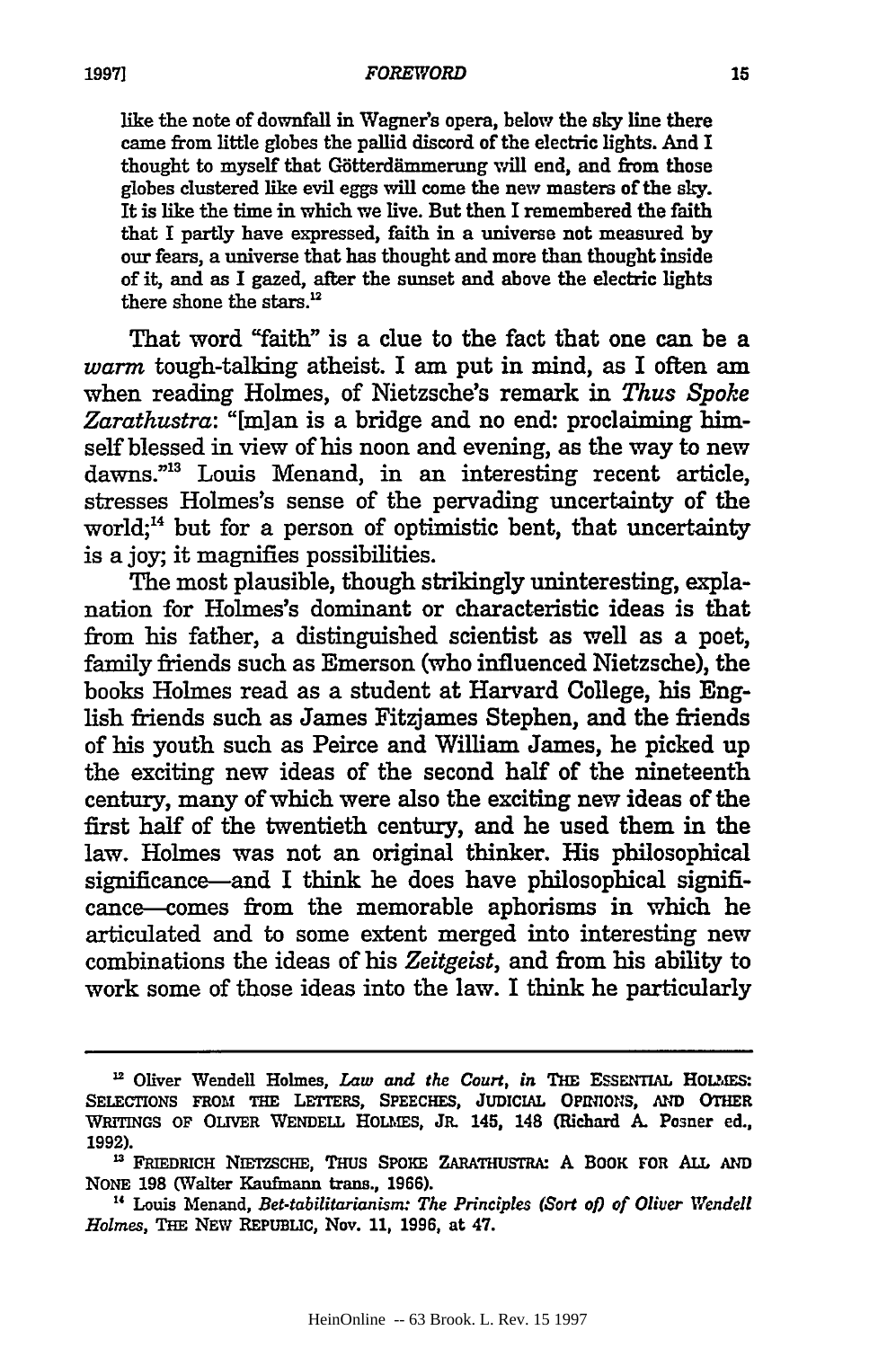helps us to see that pragmatism is always constrained by what he called one's "can't helps," one's bedrock intuitions; so that the fewer or further apart these are—the more skeptical, open, or uncertain one is-the more pragmatic one will be. Even the dogmatist is pragmatic, only within narrower limits.

I come finally to the evaluative question: how high should we rate Holmes? He has not lacked for strong detractors, ever since Wigmore denounced him for the dissent in *Abrams,* which Wigmore thought naive and unpatriotic. At a recent conference I heard a law professor rate Holmes below Warren and Brennan-and in fact say he was not a good judge. Yet his rating by the legal profession as a whole remains high.

I think the reason Holmes is criticized so much is related to my earlier point about the lack of consistency in his thought. If you take position X and also position not X, you open yourself to criticism both **by** the Xers and **by** the antiXers. But the deeper reason why Holmes is a target of criticism is that most people who write about law are **highly** political and cannot easily distinguish political disagreement from moral or professional deficiency. Before about 1940, Holmes was generally to the left of the political center of the legal profession and was criticized mainly by those to the right, including super patriots like Wigmore, freedom of contract buffs, and Catholic natural lawyers. From then until about **1960,** which I would guess was the high-water mark of Holmes's reputation, he occupied the center; and in that period, a period of ideological quiescence, the center was very broad. Since **1960,** the center of the profession, especially its academic branch, swung sharply to the left, leaving Holmes well to the right and so attracting criticisms from what became a large left wing of professional and academic opinion. Just as the left did not want Robert Bork to be on the Supreme Court because he was such a prestigious and articulate conservative, so the left wants to dethrone Holmes, a far more prestigious and articulate "conservative," though a conservative only in the sense in which today's superegalitarians are "liberal." Holmes was a classical liberal in the mode of John Stuart Mill but without Mill's lapses (as they would have seemed to Holmes) into socialism and feminism.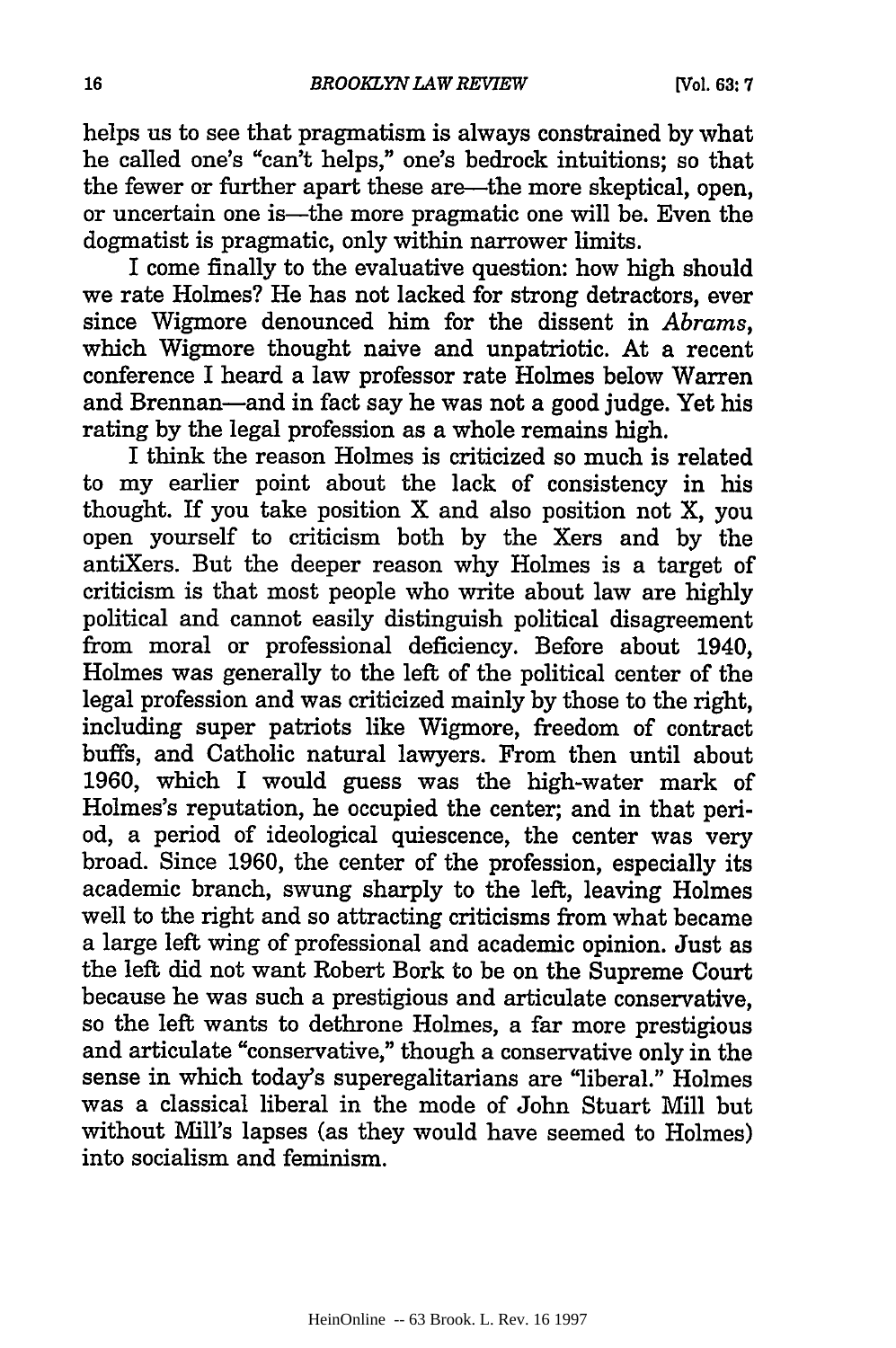Holmes is the victim also of political correctness, or what might alternatively be called in this context (in a phrase for which I am indebted to Stephen Holmes) "temporal parochialism." Applied to history and biography, political correctness requires that people who lived in different times from our own must nevertheless be held accountable for having failed to anticipate the sensitivities of today. T.S. Eliot is being tarred and feathered for sharing the anti-Semitic views of tens of millions of other residents of Great Britain during the period between the World Wars. The authors of the Bible are criticized for endowing the deity with male gender. (The gender of the twelve apostles must be a prima facie violation of Title VII.) Such criticisms give us moderns the comfortable sense of being morally superior to almost every one of the billions of people who predeceased us, though those who make the criticisms are generally not independent thinkers and had they lived in earlier times would share the prejudices and insensitivities of those times. Because Holmes wrote so much, often (particularly in his letters) with his guard down, it is easy to find many instances in which, particularly on matters of race and sex, he failed to display a 1990s sensibility, though on the whole his outlook was remarkably tolerant and indeed cosmopolitan by the standards of his generation (he was born in 1841).

**If** you want to take the measure of a person, you should do so with reference to his contemporaries, rather than with reference to us. And you should set to one side your political disagreements with the person, recognizing that political agreement is not a criterion when evaluating professional, scientific, or artistic achievement. At some point political disagreement does shade into just condemnation, but that point is not reached with Holmes. His political views that the left finds so unpalatable are for the most part the views of a Millian liberal, and are as worthy of respectful consideration today as they were when he expressed them. When we set aside our temporal parochialism, we see what a previous generation saw-that Holmes was the greatest legal thinker and greatest judge in our history.